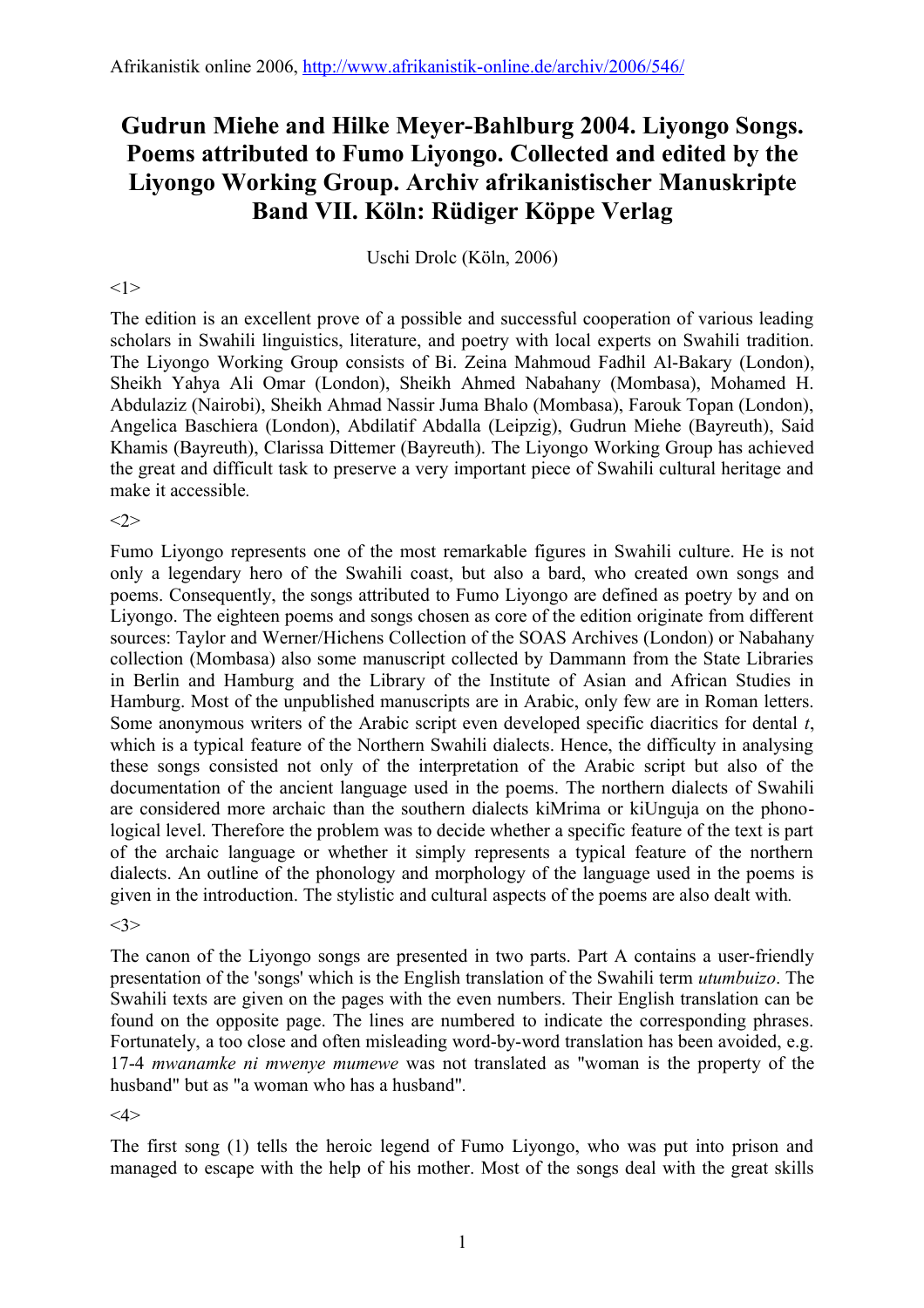and adventures of the hero (2, 3, 4, 5, 6, 7, 10, 16, 18). However, the most voluminous and detailed songs praise the beauty of the noble lady Mwana Manga (12) or the kindness of lady Mwana Nazi (13). Others contain useful information on early Swahili culture and tradition like marriage customs  $(3, 17)$ , the custom of palm-wine-serving  $(9)$ , or the gungu dance  $(11)$ . Others describe the form and the use of the coconut tree (14) and the doum palm (15). The songs are easily comprehensible for everybody who is interested in Swahil culture and should be highly recommended as teaching material in East African schools*.*

<5>

Part B satisfies the academic needs of a critical edition of the texts. For each song or poem the sources including the editor and the original title of the poem is given. The basis for the reconstruction of the poem may consist out of up to 15 different sources (e.g. text 12 Mwana Manga). The critical apparatus gives a detailed explanation for every line. Comparing the sources, the presence and omission of lines are mentioned and the difference and variation of linguistic forms of the verses are listed. In addition comments and remarks on specific items are given. A table following the apparatus presents an overview of the occurrence of the lines in the different sources. If available, the Arabic script is added at the end of the section.

<6>

Unfortunately, the introduction of Part B which explains the analysis of the sources and the criteria for the reconstruction does not even fill a page. Therefore some questions concerning the use of numbers with small Roman letters are left open, e.g. 1a and 1b, which occur frequently in the tables. A short explanation can be found in the introduction: "Different lines of a stanza in Roman script are distinguished by small letters (81)." What is meant by stanza? A group of lines in a repeated pattern forming part of a poem or simply a line interrupted by a rhombus, e.g. (82):

1-1 Kiyakazi Sada ♦ nakutuma ♦ huyatumika

<7>

Would this be represented by 1a, 1b, and 1c? Another question concerns the line correspondences of the sources to the reconstructed text called 'New'. The column of the source Harries (1962) in the table (86) exhibits the following line correspondences: line 1 of 'New' corresponds to line 1a in Harries; line 2 to 1b, line 3 to 2a; line 4 to 2b. Does this mean that the corresponding poem of Harries consists only of line 1 and 2 whereas line 3 or 4 are missing? Why is 1a corresponding to 1 and 1b to 2 and not 1a and 1b to 1 etc.?

 $<\!\!8\!\!>$ 

I highly appreciate the very complicated endeavour of the reconstruction of the Liyongo canon out of many varying sources and suppose that there must be a good reason for the use of the small letters. However, the criteria of the analysis and the reconstruction should be better explained so that even non-members of the Liyongo Working group might understand it. A more comprehensible explanation could be achieved by giving a detailed example that demonstrates how a line was reconstructed*.*

<9>

The "Appendix" (165-222) contains an additional text and translations of two articles which originally appeared in German. Some introductory lines would have been helpful to avoid the reader being urged to page up and down to find the content of the appendix explained in the introduction (4). The Appendix is subdivided into three parts: